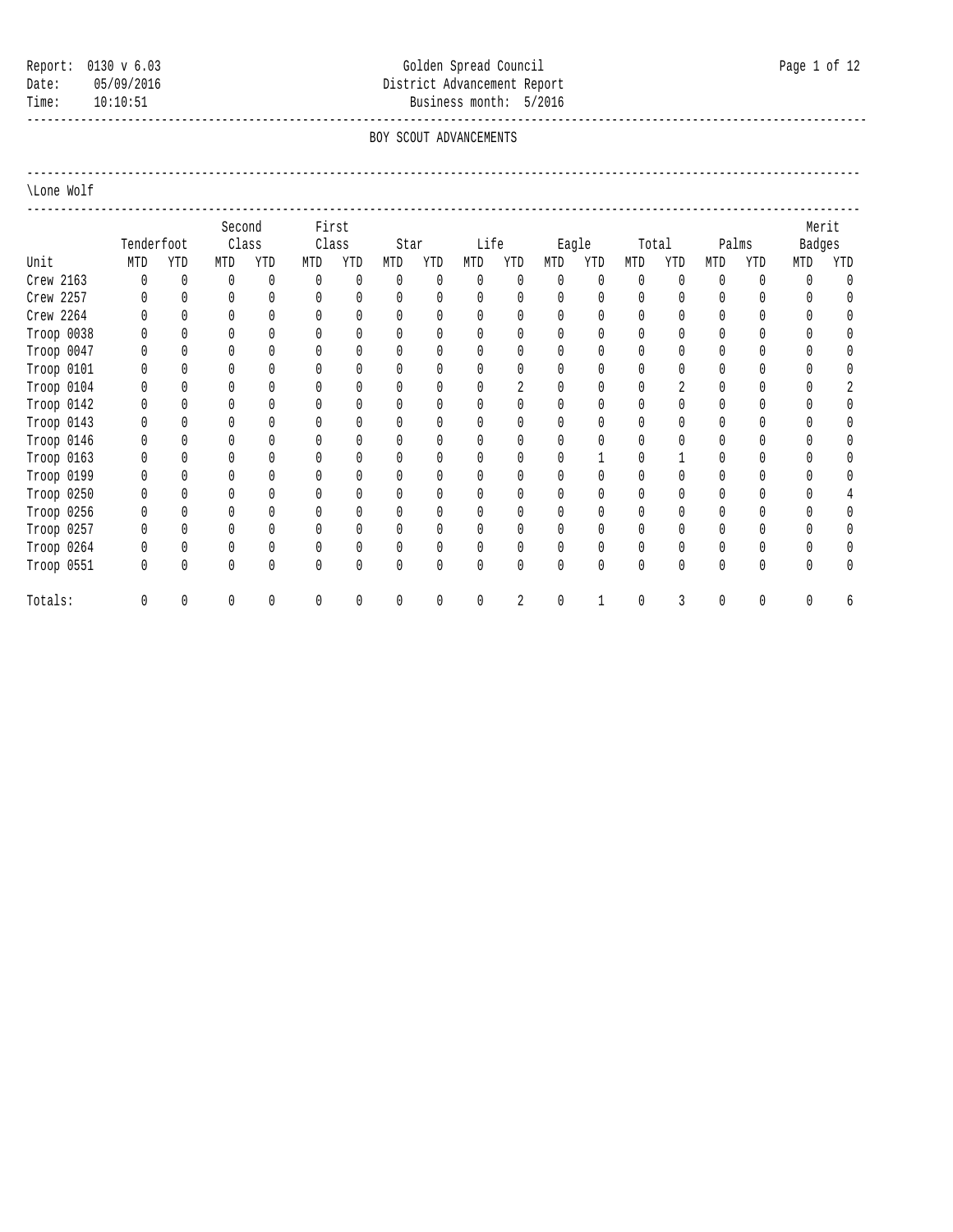# Report: 0130 v 6.03 Colden Spread Council Council Page 2 of 12 Date: 05/09/2016 05/09/2016 District Advancement Report Time: 10:10:51 Business month: 5/2016

 ----------------------------------------------------------------------------------------------------------------------------- BOY SCOUT ADVANCEMENTS

----------------------------------------------------------------------------------------------------------------------------

### \Adobe Walls

|            |            |                          | Second |                |          | First    |              |              |              |                |              |          |              |                |              |          |              | Merit    |
|------------|------------|--------------------------|--------|----------------|----------|----------|--------------|--------------|--------------|----------------|--------------|----------|--------------|----------------|--------------|----------|--------------|----------|
|            | Tenderfoot |                          | Class  |                |          | Class    | Star         |              | Life         |                |              | Eagle    |              | Total          |              | Palms    | Badges       |          |
| Unit       | MTD        | YTD                      | MTD    | YTD            | MTD      | YTD      | MTD          | YTD          | MTD          | YTD            | MTD          | YTD      | MTD          | YTD            | MTD          | YTD      | MTD          | YTD      |
| Crew 2472  | 0          | 0                        | 0      | $\mathbf{0}$   | 0        | 0        | $\theta$     | 0            | $\mathbf{0}$ | $\mathbf{0}$   | $\Omega$     | $\theta$ | $\theta$     | $\theta$       | $\Omega$     | 0        | 0            | $\Omega$ |
| Team 6401  |            | $\Omega$                 | 0      | $\Omega$       | $\Omega$ | $\Omega$ | $\mathbf{0}$ | $\mathbf{0}$ | $\mathbf{0}$ | $\Omega$       | $\Omega$     |          | 0            |                | 0            | 0        | $\bigcap$    | 3        |
| Troop 0017 |            | $\overline{\mathcal{L}}$ | Λ      | Λ              |          | U        | $\mathbf{0}$ | $\mathbf{0}$ | $\bigcap$    | $\bigcap$      | $\Omega$     | 0        | U            |                | $\cap$       | $\Omega$ | $\cap$       |          |
| Troop 0150 |            |                          |        | U              |          | U        | $\theta$     | $\theta$     | $\bigcap$    | $\cup$         | U            | U        | U            | U              | $\cap$       | U        |              |          |
| Troop 0271 |            |                          |        |                |          | U        | $\bigcap$    | $\theta$     | $\bigcap$    | $\bigcap$      | U.           | $\Omega$ | $\cap$       | $\cap$         | $\cap$       | U        |              |          |
| Troop 0401 |            |                          |        | Ŋ              |          |          | $\theta$     | $\theta$     | $\theta$     | $\theta$       |              | 0        | 0            | U              |              | $\Omega$ |              |          |
| Troop 0404 |            |                          |        | $\Omega$       |          |          | $\Omega$     | $\theta$     | $\Omega$     | $\Omega$       | $\Omega$     | $\Omega$ | $\Omega$     | $\Omega$       | $\Omega$     | 0        | $\Omega$     |          |
| Troop 0413 |            |                          |        | Ŋ              |          |          | $\Omega$     | 0            | $\theta$     | $\theta$       |              | 0        | 0            | 0              |              | 0        |              | 0        |
| Troop 0425 |            |                          |        |                |          |          | $\theta$     | $\theta$     | $\bigcap$    |                | <sup>n</sup> | 0        | $\Omega$     | U              |              | 0        | 0            | $\Omega$ |
| Troop 0429 |            |                          |        | Ŋ              |          |          | $\Omega$     | $\theta$     | $\theta$     | $\bigcap$      | O.           | 0        | 0            | U              |              | 0        |              | 8        |
| Troop 0431 |            |                          |        |                |          |          | U            | Λ            | $\bigcap$    |                |              |          |              |                | <sup>0</sup> | U        |              |          |
| Troop 0433 |            |                          |        |                |          |          | U            |              |              |                |              |          |              |                |              | U        | $\Omega$     |          |
| Troop 0450 |            | $\Omega$                 | Λ      | Λ              |          | U        | 0            | $\bigcap$    | $\theta$     | $\bigcap$      | U            | U        | U            |                | $\Omega$     | U        | $\Omega$     | 15       |
| Troop 0472 |            |                          |        |                |          | U        | $\theta$     | $\theta$     | $\theta$     | $\cap$         | U            | U        | U            | U              | Λ            | U        | $\Omega$     | 0        |
| Troop 0473 |            |                          |        | Λ              |          |          | $\theta$     | $\theta$     | $\bigcap$    |                | U            | 0        | U            |                | $\cap$       | $\Omega$ | <sup>n</sup> | $\Omega$ |
| Troop 0501 |            |                          |        |                |          |          | $\theta$     | $\theta$     | $\bigcap$    | $\bigcap$      | <sup>n</sup> | 0        | $\Omega$     | $\cap$         | $\cap$       | U        | $\Omega$     | $\Omega$ |
| Troop 0507 |            |                          |        |                |          |          | $\theta$     | $\theta$     | $\theta$     |                |              | 0        | 0            | $\mathfrak{D}$ | $\Omega$     | 0        | $\Omega$     | 20       |
| Troop 0548 |            |                          |        |                |          |          | $\theta$     |              | $\Omega$     | $\overline{2}$ |              | $\Omega$ | $\Omega$     |                | $\Omega$     | U        | $\Omega$     | 14       |
| Troop 0560 |            | 0                        | 0      | 0              |          | 0        | 0            | 0            | 0            | $\mathbf{0}$   | $\Omega$     | 0        | 0            | 0              | 0            | 0        | 0            | 0        |
| Troop 1581 | 0          | 0                        | 0      | 0              | 0        | $\Omega$ | $\mathbf{0}$ | 1            | $\mathbf{0}$ | 3              | $\Omega$     | 1        | $\mathbf{0}$ | 5              | 0            | 0        | 0            | 25       |
| Totals:    | U          | $\overline{2}$           | 0      | $\overline{a}$ | $\Omega$ | 0        | 0            | 3            | $\theta$     |                | $\Omega$     | 3        | N            | 17             | $\Omega$     | 0        | 0            | 94       |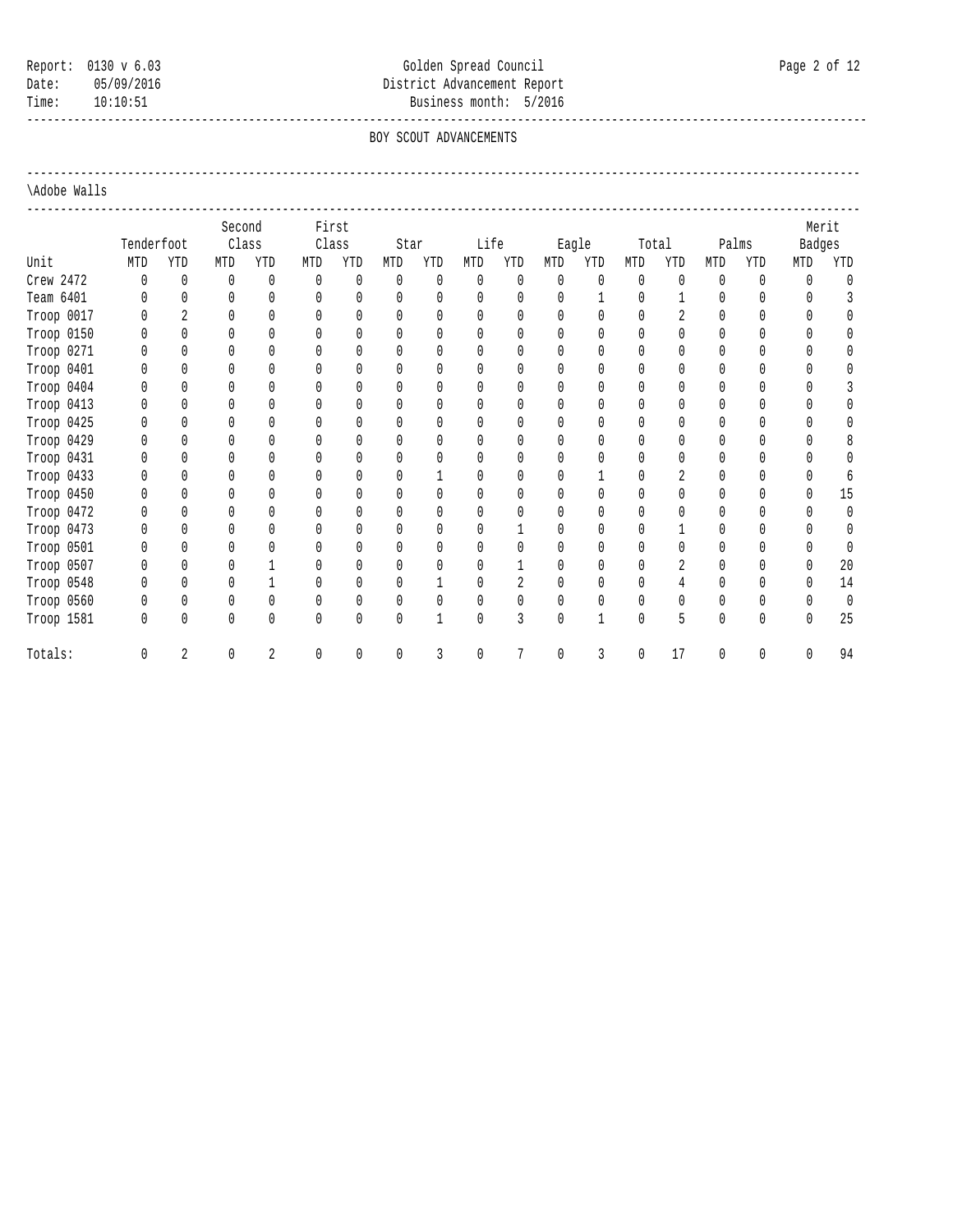# Report: 0130 v 6.03 Colden Spread Council Council Page 3 of 12 Date: 05/09/2016 02010 District Advancement Report Time: 10:10:51 Business month: 5/2016

 ----------------------------------------------------------------------------------------------------------------------------- BOY SCOUT ADVANCEMENTS

----------------------------------------------------------------------------------------------------------------------------

### \Golden Eagle

|            |                                  |              | Second |                | First        |                |              |              |              |                |              |       |              |              |              |       |                | Merit            |
|------------|----------------------------------|--------------|--------|----------------|--------------|----------------|--------------|--------------|--------------|----------------|--------------|-------|--------------|--------------|--------------|-------|----------------|------------------|
|            | Tenderfoot                       |              | Class  |                |              | Class          | Star         |              | Life         |                |              | Eagle |              | Total        |              | Palms | Badges         |                  |
| Unit       | MTD                              | YTD          | MTD    | YTD            | MTD          | YTD            | MTD          | YTD          | MTD          | <b>YTD</b>     | MTD          | YTD   | MTD          | YTD          | MTD          | YTD   | MTD            | YTD              |
| Crew 0080  | 0                                | $\mathbb O$  | 0      | $\mathbf 0$    | 0            | 0              | 0            | 0            | 0            | 0              | $\mathbf 0$  | 0     | $\theta$     | $\mathbf 0$  | 0            | 0     | 0              | $\mathbf 0$      |
| Crew 2009  | $\mathbf{0}$                     | 0            | 0      | $\mathbf{0}$   | 0            | $\mathbf{0}$   | 0            | 0            | $\mathbf{0}$ | $\mathbf{0}$   | 0            | 0     | $\theta$     | $\mathbf{0}$ | 0            | 0     | $\mathbf{0}$   | $\mathbb O$      |
| Crew 2012  | $\mathbf{0}$                     | 0            | 0      | $\mathbf{0}$   | 0            | $\mathbf{0}$   | 0            | $\mathbf 0$  | 0            | $\mathbf{0}$   | 0            | 0     | 0            | $\mathbf{0}$ | $\mathbf{0}$ | 0     | 0              | $\mathbb O$      |
| Crew 2013  | <sup>0</sup>                     | $\mathbf{0}$ | 0      | $\mathbf{0}$   | $\mathbf{0}$ | $\mathbf{0}$   | 0            | $\mathbf{0}$ | $\mathbf{0}$ | $\Omega$       | $\Omega$     | 0     | $\theta$     | $\Omega$     | 0            | 0     | $\mathbf{0}$   | $\mathbb O$      |
| Crew 2040  | <sup>0</sup>                     | $\mathbf{0}$ | 0      | $\mathbf{0}$   | $\Omega$     | $\Omega$       | 0            | $\mathbf{0}$ | $\mathbf{0}$ | $\Omega$       | $\Omega$     | 0     | $\theta$     | $\Omega$     | $\mathbf{0}$ | 0     | $\mathbf{0}$   | $\mathbb O$      |
| Crew 2116  | <sup>0</sup>                     | $\mathbf{0}$ | 0      | 0              | 0            | $\Omega$       | 0            | $\mathbf{0}$ | 0            | $\mathbf{0}$   | 0            | 0     | $\theta$     | 0            | 0            | 0     | $\mathbf{0}$   | $\mathbb O$      |
| Ship 0001  | $\theta$                         | $\mathbf{0}$ | 0      | 0              | $\mathbf{0}$ | 0              | $\mathbf{0}$ | $\mathbf 0$  | 0            | $\mathbf{0}$   | 0            | 0     | $\theta$     | 0            | $\mathbf{0}$ | 0     | $\mathbf{0}$   | $\mathbb O$      |
| Team 6079  | 0                                | 0            | 0      | 0              | $\mathbf{0}$ | 0              | 0            | $\mathbf 0$  | 0            | $\mathbf{0}$   | 0            | 0     | $\theta$     | 0            | 0            | 0     | 0              | $\mathbb O$      |
| Troop 0004 | 0                                | $\mathbf{0}$ | 0      | $\mathbf{1}$   | 0            | $\mathbf{0}$   | $\mathbf{0}$ | $\mathbf{0}$ | $\mathbf{0}$ | $\Omega$       | $\Omega$     | 0     | $\theta$     | $\mathbf{1}$ | 0            | 0     | 0              | $\boldsymbol{6}$ |
| Troop 0009 | 0                                | $\mathbf{0}$ | 0      | 0              | 0            | $\mathbf{0}$   | $\mathbf{0}$ | 0            | $\mathbf{0}$ | $\mathbf{0}$   | $\Omega$     | 0     | $\theta$     | 0            | 0            | 0     | $\mathbf{0}$   | $\mathbb O$      |
| Troop 0010 | 0                                | $\mathbf{0}$ | 0      | 0              | 0            | $\mathbf{1}$   | 0            | $\mathbf{1}$ | $\mathbf{0}$ | 3              | 0            | 0     | $\theta$     | 5            | 0            | 0     | 0              | 34               |
| Troop 0031 | 0                                | 0            | 0      | 0              | 0            | 0              | 0            | 0            | 0            | $\mathbf{0}$   | 0            | 1     | 0            | $\mathbf{1}$ | 0            | 0     | 0              | $\mathbb O$      |
| Troop 0052 | 0                                | $\mathbf 0$  | 0      | 0              | $\mathbf{0}$ | 0              | 0            | $\mathbb O$  | $\mathbf{0}$ | $\mathbf{0}$   | 0            | 0     | 0            | 0            | 0            | 0     | 0              | $\mathbb O$      |
| Troop 0062 | 0                                | $\mathbf{0}$ | 0      | 0              | $\mathbf{0}$ | 0              | $\mathbf{0}$ | 3            | $\mathbf{0}$ | $\mathbf{0}$   | 0            | 0     | $\theta$     | 3            | 0            | 0     | $\overline{2}$ | $2\sqrt{4}$      |
| Troop 0079 | 0                                | $\mathbf{0}$ | 0      | 0              | $\Omega$     | $\Omega$       | 0            | $\mathbf{1}$ | $\mathbf{0}$ | $\mathbf{0}$   | $\Omega$     | 0     | $\mathbf{0}$ | $\mathbf{1}$ | 0            | 0     | 0              | 15               |
| Troop 0080 | $\theta$                         | $\mathbf{0}$ | 0      | $\overline{2}$ | $\Omega$     | 0              | 0            | 0            | $\theta$     | $\mathbf{0}$   | $\Omega$     | 0     | 0            | 2            | 0            | 1     | 0              | $\overline{5}$   |
| Troop 0086 | 0                                | $\mathbf{1}$ | 0      | 0              | $\Omega$     | $\mathbf{1}$   | 0            | 2            | $\mathbf{0}$ | 0              | $\Omega$     | 0     | 0            | 4            | 0            | 1     | $\mathbf{0}$   | $2\sqrt{4}$      |
| Troop 0087 | $\theta$                         | 7            | 0      | $\overline{2}$ | $\mathbf{0}$ | $\overline{2}$ | $\mathbf{0}$ | 4            | $\mathbf{0}$ | $\overline{2}$ | $\Omega$     | 3     | $\mathbf{0}$ | 20           | 0            | 2     | 0              | 60               |
| Troop 0088 | $\theta$                         | $\mathbf{0}$ | 0      | 0              | $\mathbf{0}$ | 0              | 0            | 0            | $\mathbf{0}$ | $\mathbf{0}$   | $\mathbf{0}$ | 0     | $\mathbf{0}$ | 0            | 0            | 0     | 0              | $\mathbb O$      |
| Troop 0089 | $\bigcap$                        | $\mathbf{0}$ | 0      | 0              | $\Omega$     | $\Omega$       | $\mathbf{0}$ | $\mathbf{0}$ | $\mathbf{0}$ | $\mathbf{1}$   | $\Omega$     | 0     | $\Omega$     | $\mathbf{1}$ | 0            | 0     | $\Omega$       | $1\,$            |
| Troop 0094 | $\bigcap$                        | $\mathbf{1}$ | 0      | 0              | $\Omega$     | 0              | $\mathbf{0}$ | $\mathbf{0}$ | $\theta$     | $\mathbf{1}$   | $\Omega$     | 1     | 0            | 3            | 0            | 1     | $\mathbf{0}$   | 15               |
| Troop 0097 | $\mathbf{r}$                     | $\mathbf{0}$ | 0      | 0              | $\Omega$     | 0              | 0            | $\mathbf{0}$ | $\mathbf{0}$ | $\mathbf{0}$   | $\Omega$     | 0     | 0            | 0            | 0            | 0     | $\mathbf{0}$   | $20\,$           |
| Troop 0098 | $\mathbf{0}$                     | $\mathbf{0}$ | 0      | 0              | $\Omega$     | 0              | $\mathbf{0}$ | 0            | $\mathbf{0}$ | $\mathbf{0}$   | $\Omega$     | 0     | $\mathbf{0}$ | 0            | 0            | 0     | $\mathbf{0}$   | $\mathbb O$      |
| Troop 0108 | $\mathsf{O}$                     | $\mathbf{0}$ | 0      | 0              | $\mathbf{0}$ | 0              | 0            | $\mathbf{1}$ | $\mathbf{0}$ | $\mathbf{0}$   | $\mathbf{0}$ | 0     | $\mathbf{0}$ | 1            | 0            | 0     | $\mathbf{0}$   | $11\,$           |
| Troop 0116 | $\mathsf{O}$                     | $\mathbf{1}$ | 0      | $\mathbf{1}$   | $\Omega$     | $\overline{2}$ | $\mathbf{0}$ | $\mathbf{0}$ | $\mathbf{0}$ | $\mathbf{0}$   | $\Omega$     | 0     | 0            | 4            | $\theta$     | 0     | $\Omega$       | $\mathfrak{Z}$   |
| Troop 0124 | $\begin{array}{c} \n\end{array}$ | $\mathbf{0}$ | 0      | 0              | $\Omega$     | $\Omega$       | 0            | $\mathbf{0}$ | $\mathbf{0}$ | $\mathbf{0}$   | $\Omega$     | 3     | 0            | 3            | 0            | 0     | $\mathbf{0}$   | 5                |
| Troop 0127 | $\begin{array}{c} \n\end{array}$ | $\mathbf{0}$ | 0      | 0              | $\Omega$     | 0              | 0            | $\mathbf{0}$ | $\mathbf{0}$ | 0              | 0            | 0     | 0            | 0            | 0            | 0     | $\mathbf{0}$   | 0                |
| Troop 0633 | $\mathbf{0}$                     | $\mathbf{0}$ | 0      | 0              | $\mathbf{0}$ | 0              | $\mathbf{0}$ | $\mathbf{0}$ | $\mathbf{0}$ | $\mathbf{0}$   | $\mathbf{0}$ | 0     | $\mathbf{0}$ | $\mathbf{0}$ | 0            | 0     | 0              | 0                |
| Troop 0735 | $\mathbf{0}$                     | $\mathbf{0}$ | 0      | 0              | $\mathbf{0}$ | 0              | 0            | 0            | $\mathbf{0}$ | $\mathbf{0}$   | 0            | 0     | $\mathbf{0}$ | 0            | 0            | 0     | 0              | $\mathbb O$      |
| Troop 0939 | $\Omega$                         | $\mathbf{0}$ | 0      | 0              | $\mathbf{0}$ | $\Omega$       | 0            | $\mathbf{0}$ | $\mathbf{0}$ | 0              | $\Omega$     | 0     | 0            | 0            | 0            | 0     | 0              | $\mathbf 0$      |
| Troop 1221 | 0                                | 0            | 0      | 0              | 0            | 0              | 0            | 0            | 0            | 0              | $\mathbf{0}$ | 0     | 0            | 0            | 0            | 0     | 0              | $10\,$           |
| Troop 1776 | 0                                | $\mathbf{1}$ | 0      | 0              | $\mathbf{1}$ | $\mathbf{1}$   | 0            | $\mathbf 0$  | 0            | $\overline{2}$ | 0            | 0     | $\mathbf{1}$ | 4            | 0            | 0     | 0              | 21               |
| Totals:    | 0                                | 11           | 0      | 6              | 1            | 7              | 0            | 12           | $\mathbf{0}$ | 9              | 0            | 8     | 1            | 53           | 0            | 5     | $\overline{2}$ | 254              |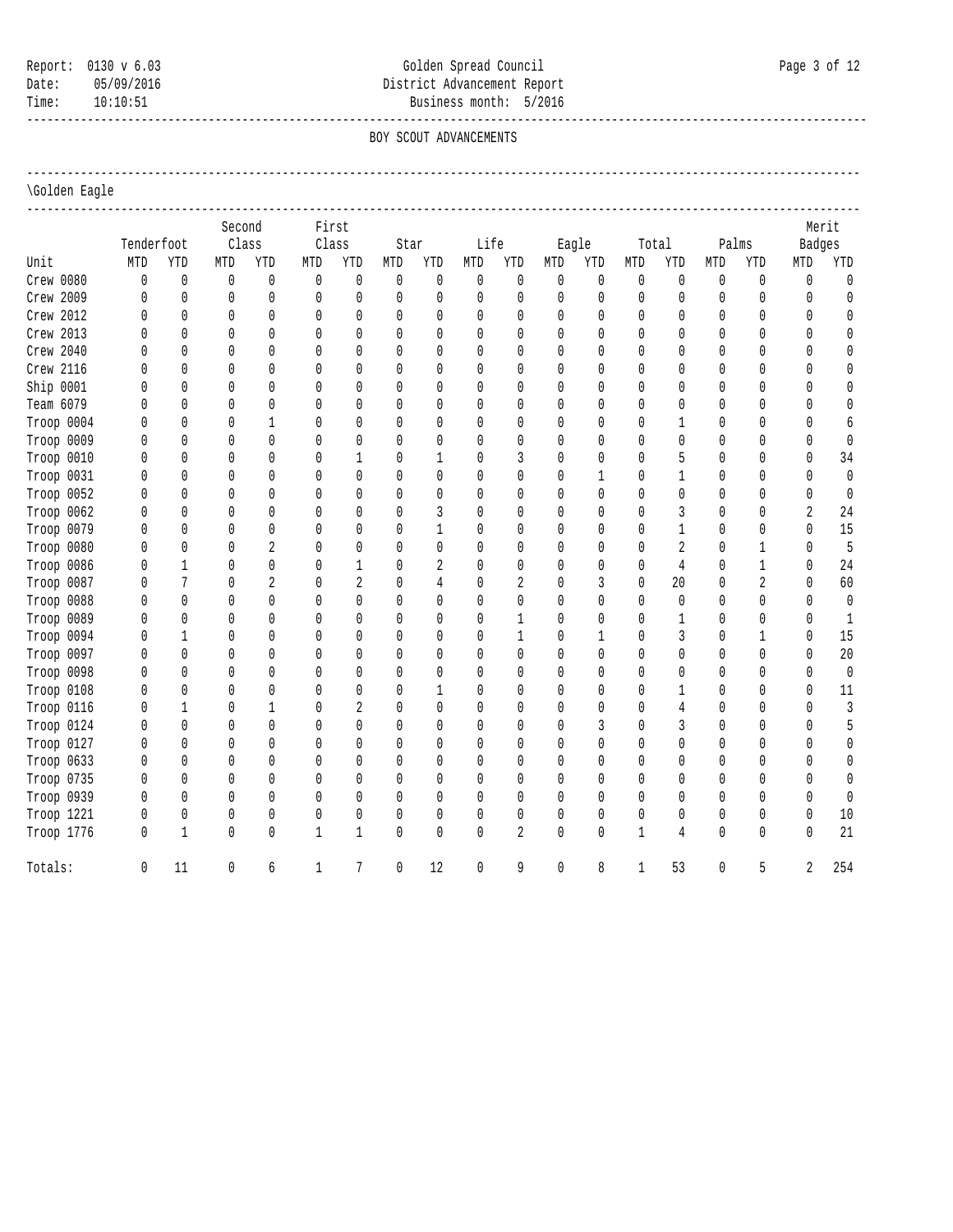## Report: 0130 v 6.03 Golden Spread Council Page 4 of 12 Date: 05/09/2016 District Advancement Report Time: 10:10:51 Business month: 5/2016

 ----------------------------------------------------------------------------------------------------------------------------- BOY SCOUT ADVANCEMENTS

|            |              |              | Second |             |       | First |      |              |             |              |              |              |          |              |              |     | Merit        |              |
|------------|--------------|--------------|--------|-------------|-------|-------|------|--------------|-------------|--------------|--------------|--------------|----------|--------------|--------------|-----|--------------|--------------|
|            | Tenderfoot   |              | Class  |             | Class |       | Star |              | Life        |              | Eagle        |              | Total    |              | Palms        |     | Badges       |              |
| Unit       | MTD          | YTD          | MTD    | YTD         | MTD   | YTD   | MTD  | YTD          | MTD         | YTD          | MTD          | YTD          | MTD      | YTD          | MTD          | YTD | MTD          | YTD          |
| Crew 3628  | 0            | $\mathbf{0}$ | 0      | 0           | 0     | 0     | 0    | 0            | 0           | 0            | $\mathbf{0}$ | $\mathbf{0}$ | $\Omega$ | 0            | 0            | 0   | 0            | $\mathbf{0}$ |
| Troop 0992 | 0            | $\mathbf{0}$ | 0      | 0           | 0     | 0     | 0    | 0            | 0           | 0            | $\mathbf{0}$ | $\mathbf{0}$ | $\Omega$ | $\mathbf{0}$ | 0            | 0   | 0            | $\mathbf{0}$ |
| Totals:    | $\mathbf{0}$ | $\mathbf{0}$ | 0      | $\mathbf 0$ | 0     | 0     | 0    | $\mathbf{0}$ | $\mathbf 0$ | $\mathbf{0}$ | $\mathbf{0}$ | $\mathbf{0}$ | $\Omega$ | 0            | $\mathbf{0}$ | 0   | $\mathbf{0}$ | 0            |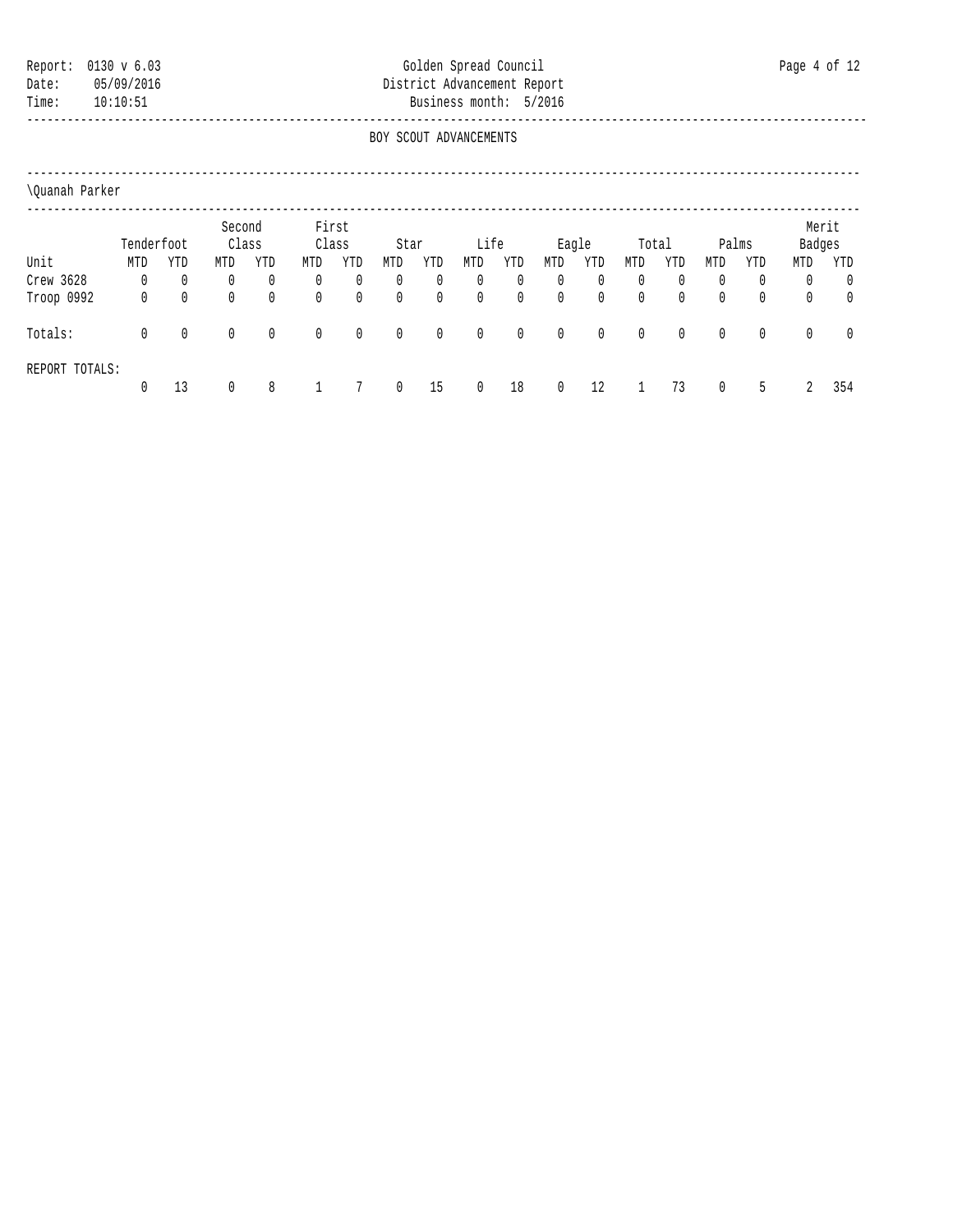## Report: 0130 v 6.03 Colden Spread Council Council Page 5 of 12 Date: 05/09/2016 District Advancement Report Time: 10:10:51 Business month: 5/2016

#### ----------------------------------------------------------------------------------------------------------------------------- CUB SCOUT ADVANCEMENTS

----------------------------------------------------------------------------------------------------------------------------

#### \Lone Wolf

 ---------------------------------------------------------------------------------------------------------------------------- Arrow of Total Ranks Tiger Bobcat Wolf Bear Webelos Light<br>The MTD To MTD To MTD To MTD To MTD To MTD To MTD To MTD Unit MTD YTD MTD YTD MTD YTD MTD YTD MTD YTD MTD YTD MTD YTD Pack 3036 0 0 0 0 0 0 0 0 0 0 0 0 0 0 Pack 3038 0 0 0 0 0 0 0 0 0 0 0 0 0 0 Pack 3047 0 0 0 0 0 0 0 0 0 0 0 0 0 0 Pack 3104 0 0 0 0 0 0 0 0 0 0 0 0 0 0 Pack 3146 0 7 0 0 0 7 0 4 1 3<br>Pack 3163 0 0 0 0 0 0 0 0 0 0 Pack 3163 0 0 0 0 0 0 0 0 0 0 0 0 0 0 Pack 3188 0 6 0 0 0 3 0 4 0 0 0 0 0 13 Pack 3199 0 0 0 0 0 0 0 0 0 0 0 0 0 0 Pack 3256 0 0 0 0 0 0 0 0 0 0 0 0 0 0 Pack 3257 0 0 0 0 0 0 0 0 0 0 0 0 0 0 Pack 3259 0 0 0 0 0 0 0 0 0 0 0 0 0 0 Pack 3578 0 0 0 6 0 0 0 0 0 0 0 0 0 0 0 6 Totals: 0 13 0 6 0 10 0 8 1 3 0 2 1 42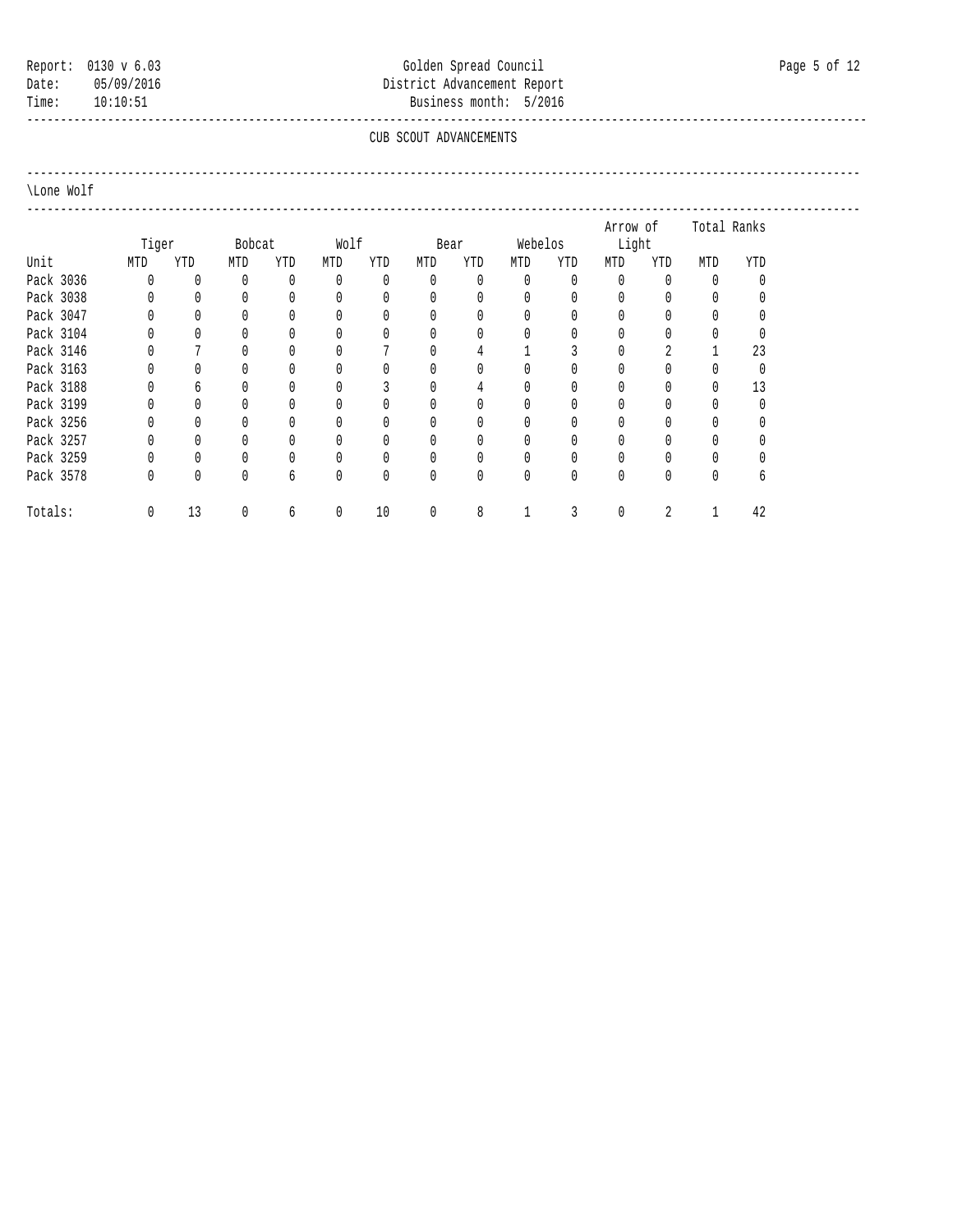## Report: 0130 v 6.03 Colden Spread Council Council Page 6 of 12 Date: 05/09/2016 District Advancement Report Time: 10:10:51 Business month: 5/2016

#### ----------------------------------------------------------------------------------------------------------------------------- CUB SCOUT ADVANCEMENTS

----------------------------------------------------------------------------------------------------------------------------

#### \Adobe Walls

 ---------------------------------------------------------------------------------------------------------------------------- Arrow of Total Ranks Tiger Bobcat Wolf Bear Webelos Light<br>The MTD To MTD To MTD To MTD To MTD To MTD To MTD To MTD MTD YTD MTD YTD MTD YTD MTD YTD MTD YTD YTD YTD YTD YTD Pack 3017 0 0 0 0 0 0 0 0 0 0 0 0 0 0 Pack 3150 0 0 0 0 0 0 0 0 0 0 0 0 0 0 Pack 3271 0 0 0 0 0 0 0 0 0 0 0 0 0 0 Pack 3401 0 0 0 1 1 1 1 1 0 0 0 0 2 3 Pack 3404 0 0 0 0 0 0 0 0 0 0 0 0 0 0 Pack 3423 2 2 0 0 6 7 4 4 4 4 0 3 16 20<br>
Pack 3429 0 0 0 0 0 0 0 0 0 0 0 0 0 0 Pack 3429 0 0 0 0 0 0 0 0 0 0 0 0 0 0 Pack 3431 0 0 0 0 0 0 0 0 0 0 0 0 0 0 Pack 3437 0 0 0 0 0 0 2 0 3 0 6 0 0 0 11 Pack 3450 4 4 0 0 4 4 2 2 0 0 0 0 10 10 Pack 3472 0 0 0 0 0 0 0 0 0 0 0 0 0 0 Pack 3473 0 0 0 0 0 0 0 0 0 0 0 0 0 0 Pack 3480 0 1 0 4 0 2 0 3 0 6 0 2 0 18 Pack 3501 0 11 0 13 0 10 0 4 0 11 0 3 0 52 Pack 3548 0 0 0 0 0 0 0 0 0 0 0 0 0 0 Pack 3565 0 0 0 5 0 0 0 0 0 0 0 0 0 0 5 5 0 0 0 0 0 0 0 0 0 5 Pack 3592 0 0 0 0 0 0 0 0 0 0 0 0 0 0 Totals: 6 18 0 23 11 26 7 17 4 27 0 8 28 119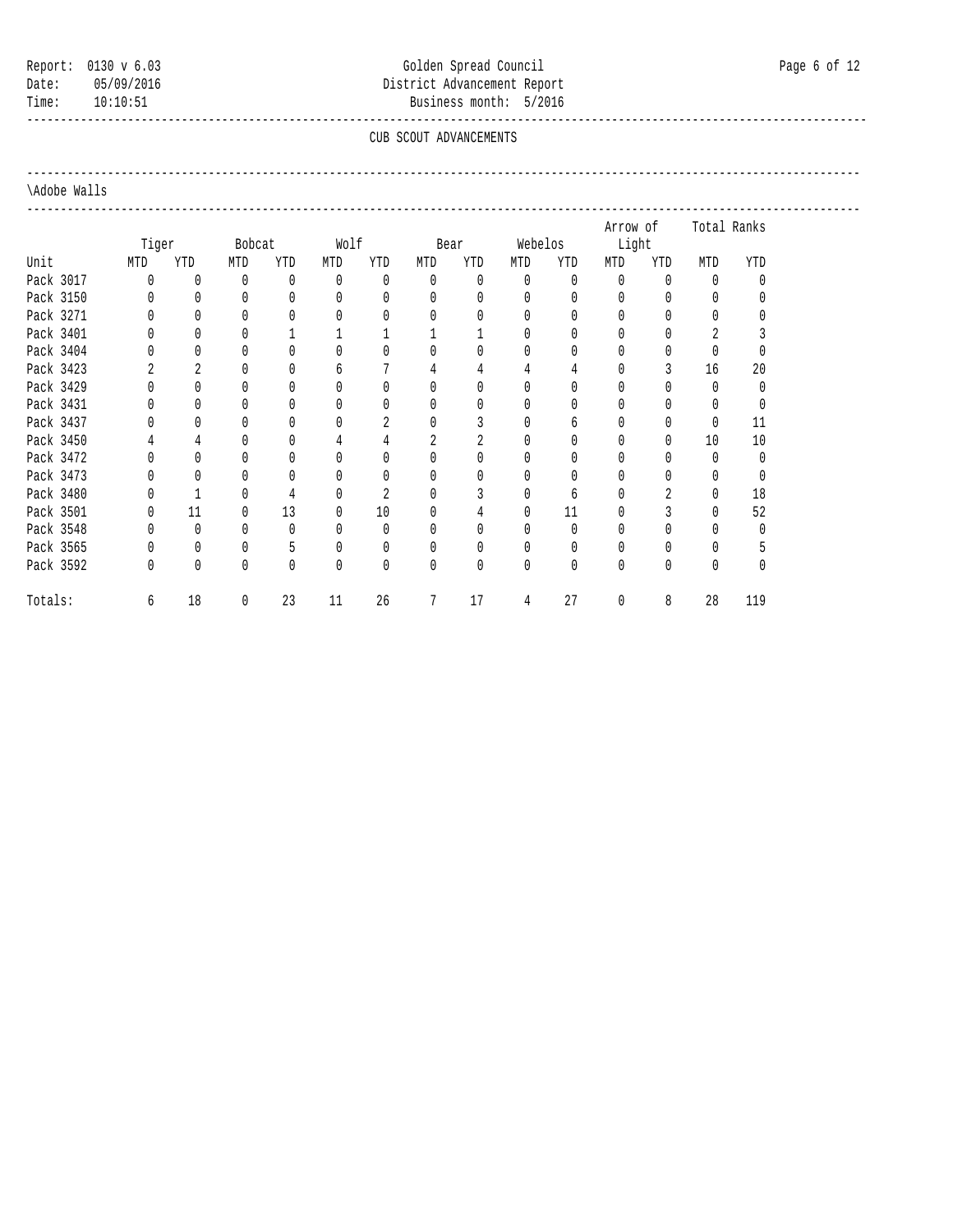# Report: 0130 v 6.03 Colden Spread Council Council Page 7 of 12 Date: 05/09/2016 District Advancement Report Time: 10:10:51 Business month: 5/2016

-----------------------------------------------------------------------------------------------------------------------------

### \Golden Eagle

|           |              |                |                  |                |              |              |              |                |              |                | Arrow of     |                | Total Ranks  |              |  |
|-----------|--------------|----------------|------------------|----------------|--------------|--------------|--------------|----------------|--------------|----------------|--------------|----------------|--------------|--------------|--|
|           | Tiger        |                | Bobcat           |                | Wolf         |              |              | Bear           | Webelos      |                | Light        |                |              |              |  |
| Unit      | MTD          | YTD            | $\texttt{MTD}{}$ | YTD            | MTD          | YTD          | MTD          | YTD            | MTD          | YTD            | MTD          | YTD            | MTD          | YTD          |  |
| Pack 1776 | $\mathbb{0}$ | $\mathbb O$    | $\mathbb O$      | 0              | $\mathbf 0$  | $\mathbf 0$  | $\mathbf 0$  | $\mathbf 0$    | $\mathbb O$  | $\mathbb O$    | $\mathbf 0$  | $\mathbf 0$    | $\mathbf 0$  | $\mathbf{0}$ |  |
| Pack 3001 | $\mathbb O$  | 12             | $\mathbb O$      | $\sqrt{4}$     | $\mathbb O$  | 5            | $\mathbf{0}$ | 9              | $\mathbb O$  | 5              | 0            | $\,4$          | $\mathbf 0$  | 39           |  |
| Pack 3003 | $\mathbf{0}$ | $\mathbf 0$    | 0                | $\sqrt{2}$     | $\mathbf 0$  | $\mathbf 0$  | $\mathbf{0}$ | $\mathbf{0}$   | $\mathbf{0}$ | $\mathbf 0$    | 0            | $\overline{4}$ | $\mathbf 0$  | 6            |  |
| Pack 3004 | 0            | $\theta$       | $\Omega$         | $\overline{2}$ | $\mathbf{0}$ | 0            | $\theta$     | $\mathbf{0}$   | $\mathbf{0}$ | $\mathbf{1}$   | $\mathbf{0}$ | 9              | $\mathbf{0}$ | 12           |  |
| Pack 3007 | 0            | $\theta$       | $\mathbf{0}$     | $\overline{2}$ | $\mathbf{0}$ | 0            | $\theta$     | $\mathbf{0}$   | $\mathbf{0}$ | $\overline{2}$ | $\mathbf{0}$ | $\mathbf{1}$   | 0            | 5            |  |
| Pack 3009 | $\Omega$     | $\Omega$       | $\Omega$         | $\Omega$       | $\mathbf{0}$ | 0            | $\Omega$     | $\mathbf{0}$   | 0            | $\mathbf{0}$   | $\mathbf{0}$ | $\theta$       | $\mathbf{0}$ | 0            |  |
| Pack 3010 | 0            | $\Omega$       | 0                | $\mathbf{0}$   | $\mathbf{0}$ | 0            | $\theta$     | $\mathbf{0}$   | 0            | 0              | 0            | $\theta$       | 0            | 0            |  |
| Pack 3016 | 0            | $\Omega$       | $\Omega$         | $\Omega$       | $\mathbf{0}$ | 0            | $\theta$     | $\mathbf{0}$   | 0            | 0              | 0            | $\theta$       | 0            | 0            |  |
| Pack 3021 | $\mathbf{1}$ | 9              | 0                | 0              | $\mathbf{0}$ | 13           | $\theta$     | 7              | 8            | 8              | 0            | 5              | 9            | 42           |  |
| Pack 3024 | 0            | 3              | 0                | 2              | $\mathbf{0}$ | 8            | $\theta$     | 8              | $\mathbf{0}$ | 8              | $\mathbf{0}$ | 14             | 0            | 43           |  |
| Pack 3025 | 11           | 11             | $\overline{2}$   | 5              | $\mathbf{0}$ | 8            | 5            | 5              | 3            | 3              | $\mathbf{1}$ | $\mathbf{1}$   | 22           | 33           |  |
| Pack 3031 | $\mathbf{0}$ | $\Omega$       | $\mathbf{0}$     | $\mathbf{1}$   | $\mathbf{0}$ | $\Omega$     | $\mathbf{0}$ | $\overline{2}$ | $\mathbf{0}$ | $\mathbf 0$    | 0            | $\mathbf{0}$   | $\mathbf 0$  | 3            |  |
| Pack 3050 | 0            | $\theta$       | 0                | 0              | $\mathbf{0}$ | 0            | $\mathbf{0}$ | $\mathbf{0}$   | $\mathbf{0}$ | 0              | 0            | 0              | 0            | 0            |  |
| Pack 3056 | 0            | $\mathbf{0}$   | 0                | 0              | $\mathbf{0}$ | 0            | $\mathbf{0}$ | $\mathbf{0}$   | $\theta$     | $\mathbf{0}$   | 0            | 6              | $\mathbf 0$  | 6            |  |
| Pack 3063 | 13           | 13             | $\Omega$         | $\mathbf{0}$   | 8            | 8            | 7            | 7              | 13           | 13             | 0            | $\theta$       | 41           | 41           |  |
| Pack 3064 | $\mathbf 0$  | $\mathbf{0}$   | 0                | $\mathbf{0}$   | $\mathbf{0}$ | $\mathbf{0}$ | $\mathbf{0}$ | $\mathbf{0}$   | 0            | 0              | 0            | $\theta$       | $\mathbf 0$  | $\mathbf 0$  |  |
| Pack 3077 | 0            | $\mathbf{0}$   | $\mathbf{0}$     | $\mathbf{1}$   | $\mathbf{0}$ | 0            | $\theta$     | $\mathbf{0}$   | 0            | 0              | $\mathbf{0}$ | 4              | $\mathbf{0}$ | 5            |  |
| Pack 3079 | 0            | 0              | 0                | 0              | $\mathbf{0}$ | $\mathbf{0}$ | $\mathbf{0}$ | $\mathbf{0}$   | 0            | $\mathbb O$    | 0            | $\theta$       | 0            | 0            |  |
| Pack 3080 | 0            | $\theta$       | 0                | $\mathbf{0}$   | $\mathbf{0}$ | 0            | $\mathbf{0}$ | $\mathbf{0}$   | 0            | 0              | $\mathbf{0}$ | $\theta$       | 0            | 0            |  |
| Pack 3088 | 0            | $\mathbf{0}$   | $\mathbf 0$      | $\mathbf 0$    | $\mathbf 0$  | 4            | $\mathbf{0}$ | $\mathfrak{Z}$ | $\mathbf{0}$ | 3              | 0            | $\mathbf{0}$   | $\mathbf 0$  | $10$         |  |
| Pack 3089 | 0            | $\theta$       | 0                | 10             | $\mathbf{0}$ | 0            | $\theta$     | $\mathbf{0}$   | 0            | 0              | 0            | 1              | 0            | 11           |  |
| Pack 3097 | 0            | $\theta$       | $\mathbf{0}$     | 0              | $\mathbf{0}$ | 0            | $\theta$     | $\mathbf{0}$   | 0            | 0              | 0            | $\theta$       | 0            | $\mathbb{0}$ |  |
| Pack 3099 | 0            | $\theta$       | $\mathbf{0}$     | 3              | $\mathbf{0}$ | 0            | $\theta$     | $\mathbf{0}$   | $\mathbf{0}$ | 0              | $\mathbf{0}$ | $\mathbf{0}$   | $\mathbf 0$  | 3            |  |
| Pack 3100 | 0            | $\theta$       | 0                | $\mathbf{0}$   | $\mathbf{0}$ | 0            | $\theta$     | 0              | 0            | 0              | 0            | $\theta$       | 0            | 0            |  |
| Pack 3108 | 0            | $\Omega$       | $\Omega$         | $\mathbf{0}$   | $\mathbf{0}$ | 0            | $\theta$     | $\mathbf{0}$   | 0            | 0              | 0            | $\theta$       | 0            | 0            |  |
| Pack 3116 | 0            | $\mathbf{0}$   | 0                | $\overline{2}$ | 0            | 0            | $\theta$     | $\mathbf{0}$   | 0            | 0              | $\mathbf{0}$ | $\theta$       | 0            | 2            |  |
| Pack 3124 | 0            | $\mathbf{0}$   | 0                | 0              | $\mathbf{0}$ | 0            | $\theta$     | 0              | $\mathbf{0}$ | 0              | 0            | $\theta$       | 0            | 0            |  |
| Pack 3127 | 0            | $\Omega$       | 0                | 0              | $\mathbf{0}$ | 2            | $\theta$     | $\mathbf{0}$   | 0            | 0              | $\mathbf{0}$ | $\theta$       | 0            | 2            |  |
| Pack 3130 | 0            | $\mathbf{0}$   | $\mathbf{0}$     | $\overline{2}$ | $\mathbf{0}$ | $\mathbf{0}$ | $\mathbf{0}$ | $\mathbf{0}$   | 0            | $\mathbf 0$    | 0            | 3              | $\mathbf 0$  | 5            |  |
| Pack 3187 | 0            | $\overline{2}$ | $\Omega$         | $\overline{2}$ | $\mathbf{0}$ | $\mathbf{1}$ | $\Omega$     | $\mathbf{0}$   | 0            | 3              | $\mathbf{0}$ | $\sqrt{2}$     | 0            | 10           |  |
| Pack 3301 | 0            | $\mathbf{0}$   | 0                | 0              | $\mathbf{0}$ | 5            | $\theta$     | $\mathbf{0}$   | 0            | $\mathfrak{Z}$ | 0            | 9              | 0            | 17           |  |
| Pack 3633 | 0            | $\theta$       | 0                | 0              | 0            | $\mathbf{1}$ | $\theta$     | $\overline{2}$ | 0            | 0              | 0            | 0              | 0            | $\sqrt{3}$   |  |
| Pack 3702 | 0            | $\mathbf{0}$   | $\mathbf{0}$     | $\mathbf{0}$   | 0            | $\mathbf{0}$ | $\mathbf{0}$ | $\mathbf{0}$   | 0            | 0              | 0            | $\mathbf 0$    | 0            | 0            |  |
| Totals:   | 25           | 50             | $\overline{2}$   | 38             | 8            | 55           | 12           | 43             | 24           | 49             | $\mathbf{1}$ | 63             | 72           | 298          |  |

## CUB SCOUT ADVANCEMENTS

----------------------------------------------------------------------------------------------------------------------------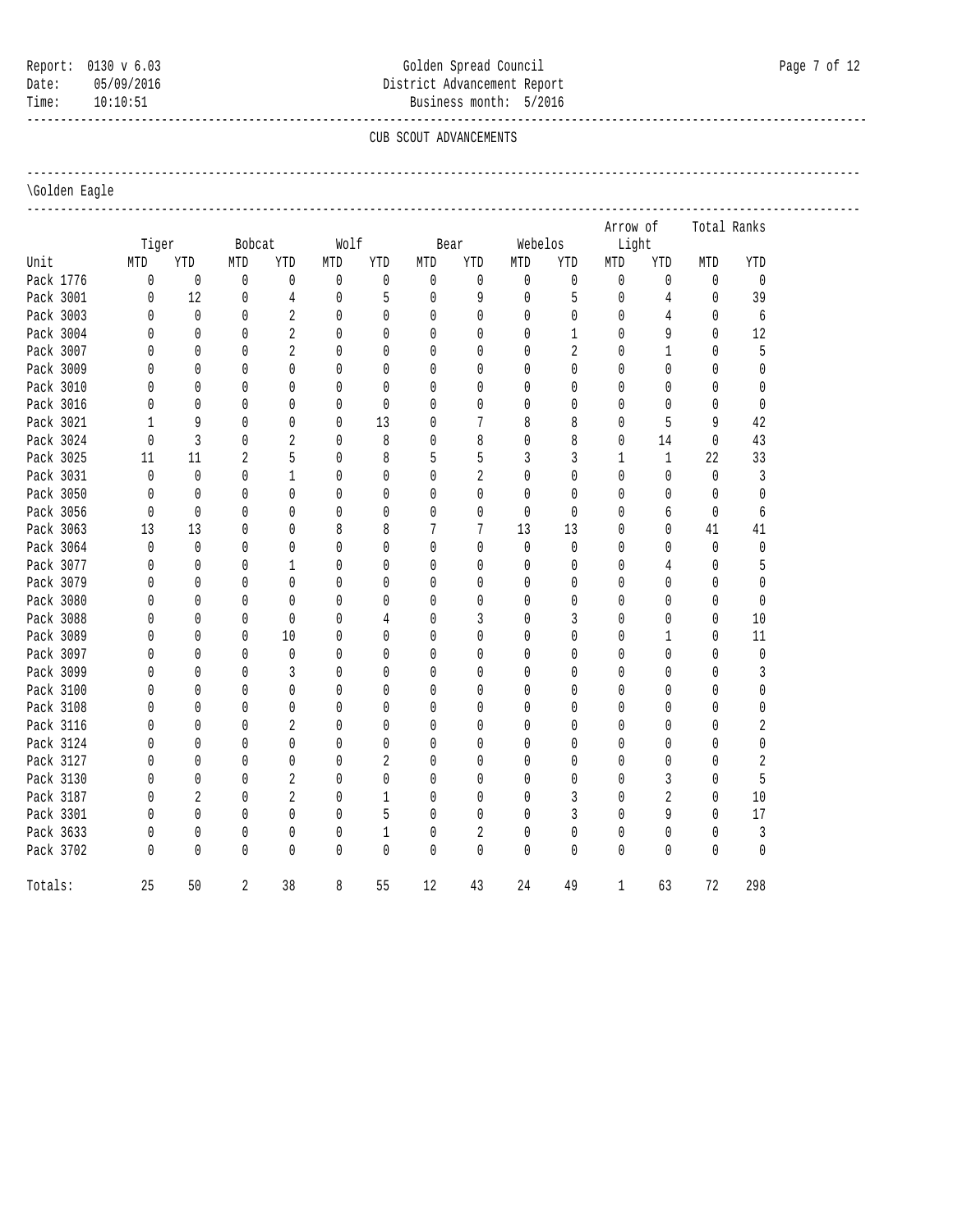## Report: 0130 v 6.03 Colden Spread Council Council Page 8 of 12 Date: 05/09/2016 District Advancement Report Time: 10:10:51 Business month: 5/2016

### ----------------------------------------------------------------------------------------------------------------------------- CUB SCOUT ADVANCEMENTS

----------------------------------------------------------------------------------------------------------------------------

## \Quanah Parker

 ---------------------------------------------------------------------------------------------------------------------------- Arrow of Total Ranks Tiger Bobcat Wolf Bear Webelos Light Unit MTD YTD MTD YTD MTD YTD MTD YTD MTD YTD MTD YTD MTD YTD Pack 3002 0 0 0 0 0 0 0 0 0 0 0 0 0 0 Pack 3240 0 0 0 0 0 0 0 0 0 0 0 0 0 0 Pack 3316 0 0 0 0 0 0 0 0 0 0 0 0 0 0 Pack 3628 0 0 0 0 0 0 0 0 0 0 0 0 0 0 Pack 3726 0 0 0 0 0 0 0 0 0 0 0 0 0 0 Pack 3808 0 0 0 0 0 0 0 0 0 0 0 0 0 0 Pack 3901 0 0 0 0 0 0 0 0 0 0 0 0 0 0 Totals: 0 0 0 0 0 0 0 0 0 0 0 0 0 0 REPORT TOTALS: 31 81 2 67 19 91 19 68 29 79 1 73 101 459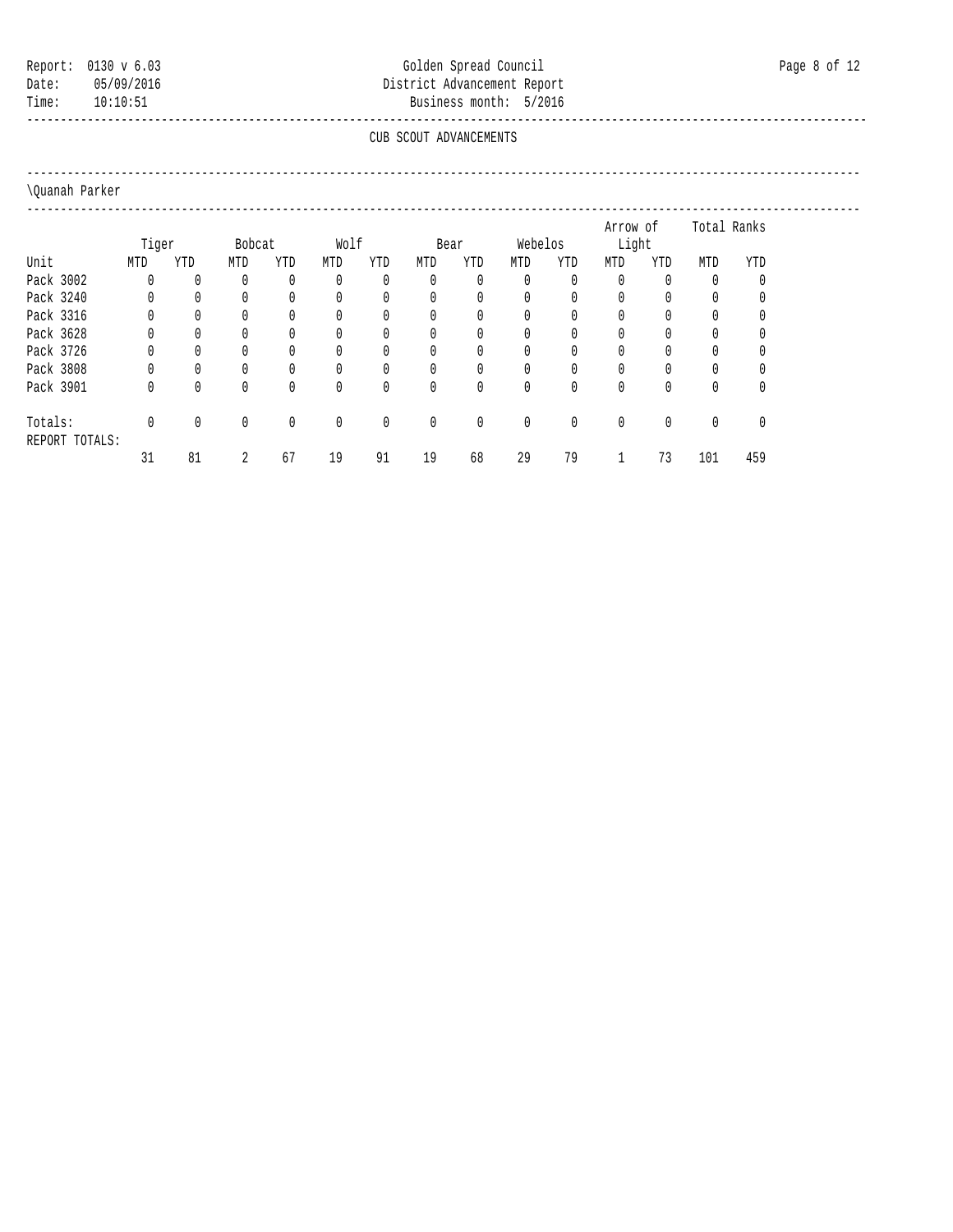|                 |                | Advancement Summary |  |  |  |
|-----------------|----------------|---------------------|--|--|--|
| Boy Scout Ranks | MTD            | YTD                 |  |  |  |
| Tenderfoot      | 0              | 13                  |  |  |  |
| Second Class    | 0              | 8                   |  |  |  |
| First Class     |                | 7                   |  |  |  |
| Star            | 0              | 15                  |  |  |  |
| Life            | 0              | 18                  |  |  |  |
| Eagle           | 0              | 12                  |  |  |  |
| Total:          | 1              | 73                  |  |  |  |
| Cub Scout Ranks | MTD            | YTD                 |  |  |  |
| Tiger           | 31             | 81                  |  |  |  |
| Bobcat          | $\overline{2}$ | 67                  |  |  |  |
| Wolf            | 19             | 91                  |  |  |  |
| Bear            | 19             | 68                  |  |  |  |
| Webelos         | 29             | 79                  |  |  |  |
| Arrow of Light  | T              | 73                  |  |  |  |
| Total:          | 101            | 459                 |  |  |  |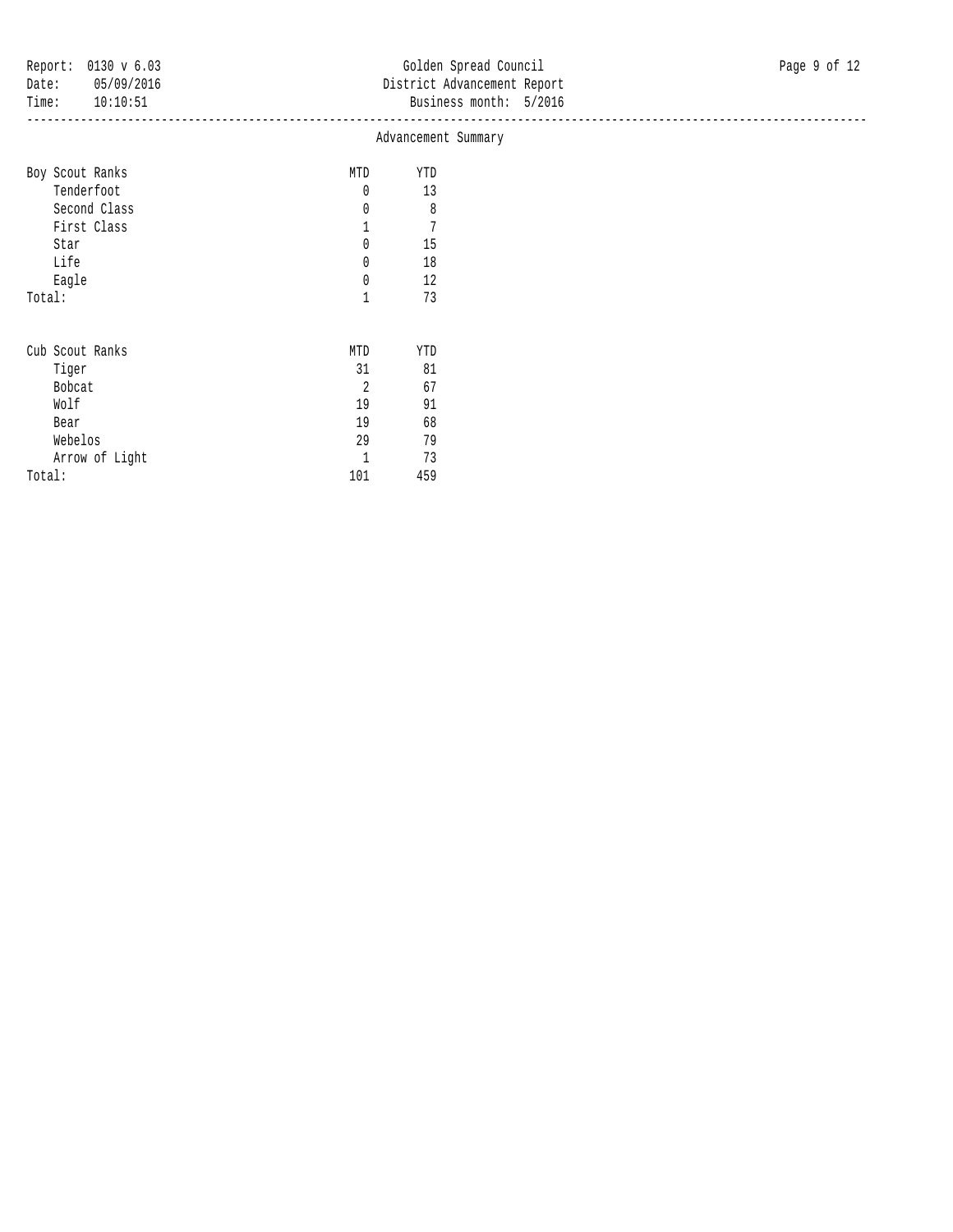|                              | Merit Badge YTD Summary |  |
|------------------------------|-------------------------|--|
| American Business            | $\mathbf{1}$            |  |
| American Cultures            | 0                       |  |
| American Heritage            | 0                       |  |
| American Labor               | 0                       |  |
| Animal Science               | $\mathbf{0}$            |  |
| Animation                    | 0                       |  |
| Archaeology                  | 0                       |  |
| Archery                      | $\mathbf{1}$            |  |
| Architecture                 | $\mathbf 0$             |  |
| Art                          | 17                      |  |
|                              | $\mathbf 0$             |  |
| Astronomy<br>Athletics       | 0                       |  |
| Automotive Maintenance       |                         |  |
|                              | 0                       |  |
| Aviation                     | 3                       |  |
| Backpacking                  | 0                       |  |
| Basketry                     | $\mathbf{0}$            |  |
| Bird Study                   | 0                       |  |
| Bugling                      | $\mathbf{0}$            |  |
| Camping                      | $10\,$                  |  |
| Canoeing                     | $\mathbf{1}$            |  |
| Carpentry (2010 Historical)  | 0                       |  |
| Chemistry                    | 0                       |  |
| Chess                        | 8                       |  |
| Cinematography               | $\mathbf{0}$            |  |
| Citizenship in the Community | 16                      |  |
| Citizenship in the Nation    | 13                      |  |
| Citizenship in the World     | $40\,$                  |  |
| Climbing                     | 7                       |  |
| Coin collecting              | $\mathfrak{Z}$          |  |
| Collections                  | $\mathbb O$             |  |
| Communications               | 34                      |  |
| Composite Materials          | $\mathbf 0$             |  |
| Computers                    | $\overline{2}$          |  |
| Cooking                      | 15                      |  |
| Crime Prevention             | $\mathfrak{Z}$          |  |
| Cycling                      | $\mathbb O$             |  |
| Dentistry                    | 1                       |  |
| Digital Technology           | $\mathbf{0}$            |  |
| Disabilities Awareness       | 1                       |  |
| Dog Care                     | 3                       |  |
| Drafting                     | 0                       |  |
| Electricity                  | 0                       |  |
| Electronics                  | 0                       |  |
| Emergency Preparedness       | 2                       |  |
| Energy                       | 0                       |  |
|                              | 0                       |  |
| Engineering                  |                         |  |
| Entrepreneurship             | 0                       |  |
| Environmental Science        | 5                       |  |
| Family Life                  | 14                      |  |
| Farm Mechanics               | 4                       |  |
| Fingerprinting               | 0                       |  |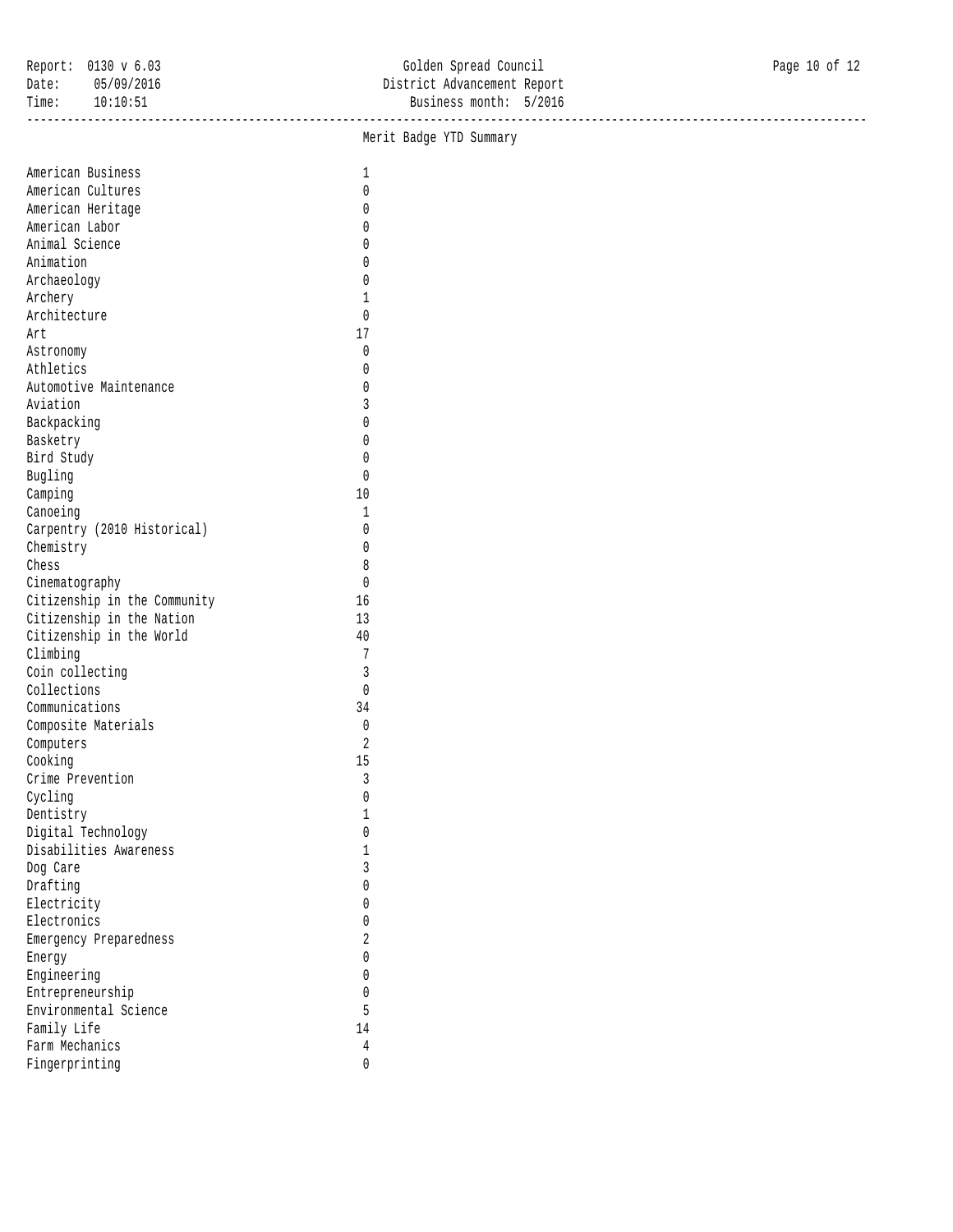|                               |                  | Merit Badge YTD Summary |  |
|-------------------------------|------------------|-------------------------|--|
| Fire Safety                   | $11\,$           |                         |  |
| First Aid                     | 5                |                         |  |
| Fish and Wildlife Management  | $1\,$            |                         |  |
| Fishing                       | $\mathbf{1}$     |                         |  |
| Fly Fishing                   | $\mathbf 1$      |                         |  |
| Forestry                      | 2                |                         |  |
| Game Design                   | 0                |                         |  |
| Gardening                     | 0                |                         |  |
| Genealogy                     | 8                |                         |  |
| Geocaching                    | 7                |                         |  |
| Geology                       | 0                |                         |  |
| Golf                          | 0                |                         |  |
| Graphic Arts                  | 0                |                         |  |
| Hiking                        | 0                |                         |  |
|                               | 1                |                         |  |
| Home Repairs                  |                  |                         |  |
| Horsemanship<br>Indian Lore   | 0<br>0           |                         |  |
|                               |                  |                         |  |
| Insect Study                  | 0                |                         |  |
| Inventing                     | 0                |                         |  |
| Journalism                    | 0                |                         |  |
| Kayaking                      | 0                |                         |  |
| Landscape Architecture        | 3                |                         |  |
| Law                           | 0                |                         |  |
| Leatherwork                   | 1                |                         |  |
| Lifesaving                    | 0                |                         |  |
| Mammal Study                  | 0                |                         |  |
| Medicine                      | $\sqrt{2}$       |                         |  |
| Metalwork                     | 0                |                         |  |
| Mining in Society             | 0                |                         |  |
| Model Design and Building     | 1                |                         |  |
| Motor Boating                 | 0                |                         |  |
| Moviemaking                   | 0                |                         |  |
| Music                         | 1                |                         |  |
| Nature                        | 0                |                         |  |
| Nuclear Science               | 0                |                         |  |
| Oceanography                  | 0                |                         |  |
| Orienteering                  | T                |                         |  |
| Painting                      | 0                |                         |  |
| Pathfinding (2010 Historical) | 0                |                         |  |
| Personal Fitness              | $2\,8$           |                         |  |
| Personal Management           | 12               |                         |  |
| Pets                          | $\boldsymbol{6}$ |                         |  |
| Photography                   | б                |                         |  |
| Pioneering                    | $\overline{c}$   |                         |  |
| Plant Science                 | 0                |                         |  |
| Plumbing                      | 4                |                         |  |
| Pottery                       | 0                |                         |  |
| Programming                   | 0                |                         |  |
| Public Health                 | 0                |                         |  |
| Public Speaking               | 5                |                         |  |
| Pulp and Paper                | 0                |                         |  |